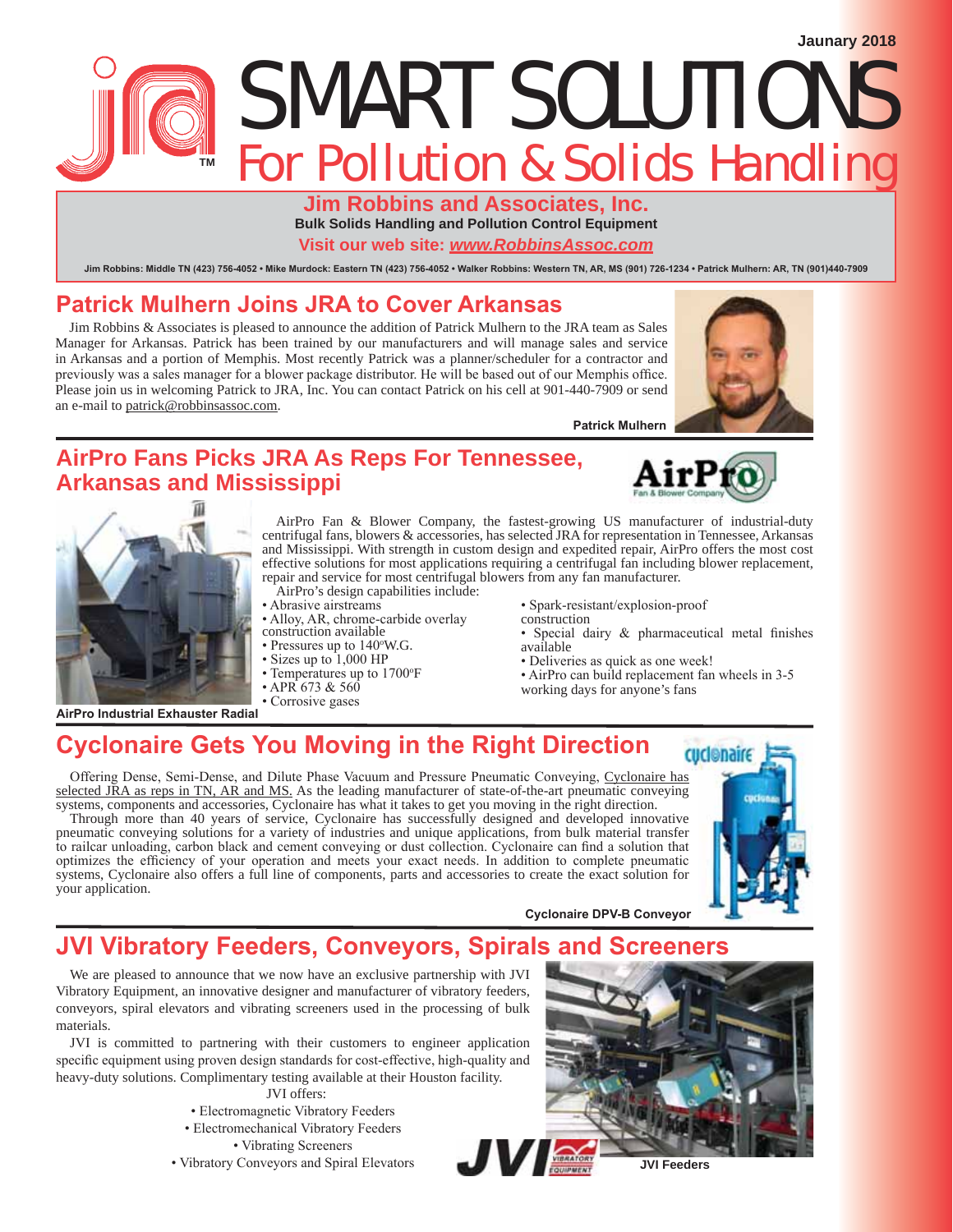# **InterSystems Models PS Sampler Ideal for Pneumatic Lines, Hoppers, Bins, Chutes and Pipelines** intersystems

InterSystems designs and manufactures rugged industrial sampling systems for a variety of applications. Our samplers can be used in gravity, pneumatic or liquid lines and can be installed in chutes or at the end and middle of moving belts.

Controls and accessories such as collection carousels and PLC interface-capability are available. Sample materials ranging from microscopic powders to granules and pellets. InterSystems samplers can comply with ASTM standards.

The Model PS gets accurate samples from gravity or pneumatic conveying systems (positive or negative, dense or dilute phase) and may be mounted in vertical or horizontal lines, spouts or chutes. InterSystems also offers samplers for chutes, pits, tanks, belt conveyors and almost any other application.

Whether sampling from a pneumatic conveying line, truck, silo, bin, hopper, chute, high-pressure line, belt, drag or screw conveyor, InterSystems has a model to suit your application.



## **Low-Cost Broken Bag Detector from Auburn Systems**



**Auburn's U3200 Particulate Detector** 



Auburn's U3200 integral is an **advanced and economical particulate detector** for **dust collector** compliance, maintenance and process applications. The U3200 integral one piece design is simple to install for monitoring leaks in all types of dust collectors.

For dry solids flow applications, the U3200 can detect flow/no flow conditions in process flow applications. Features include self-checking **electronics** with a numerical LED display showing the **real-time signal level**, and **easy-to-set alarm** indicator. Integral design allows for simplified installation. A single SPDT relay contact is standard and allows for controlling an alarm light or horn.

Auburn also offers a complete line of bag leak detectors, flow/no flow sensors, velocity monitors and complete dust collection monitoring systems.

## **Ventilex Offers Creative Solutions In Drying Technology**



**Ventilex Fluid Bed Dryer/Cooler** 



We are pleased to announce that JRA now has an exclusive partnership with Ventilex for fluid bed dryers and coolers, both static and dynamic. Ventilex engineers fluid bed drying, cooling and sterilization systems for a broad range of applications in markets ranging from food and dairy to minerals, including aggregate and proppant, or sand. Their innovative, state-of-the-art equipment and designs have made Ventilex a global leader in energy efficient, high availability drying solutions.

- Features include:
- Versatility in residence times, up to 2 hours
- Flexibility in bed depth from 2" to 24" to dry and cool or do both in a single unit
- Choice of construction material from carbon and stainless steel to titanium or hastelloy
- $\bullet$  Dry or cool from 5°F to 1,112°F
- Engineered systems with environmental controls always available
- Exclusive written warranty including Fluid Bed Energy Consumption
- Complimentary testing for qualified applications in the USA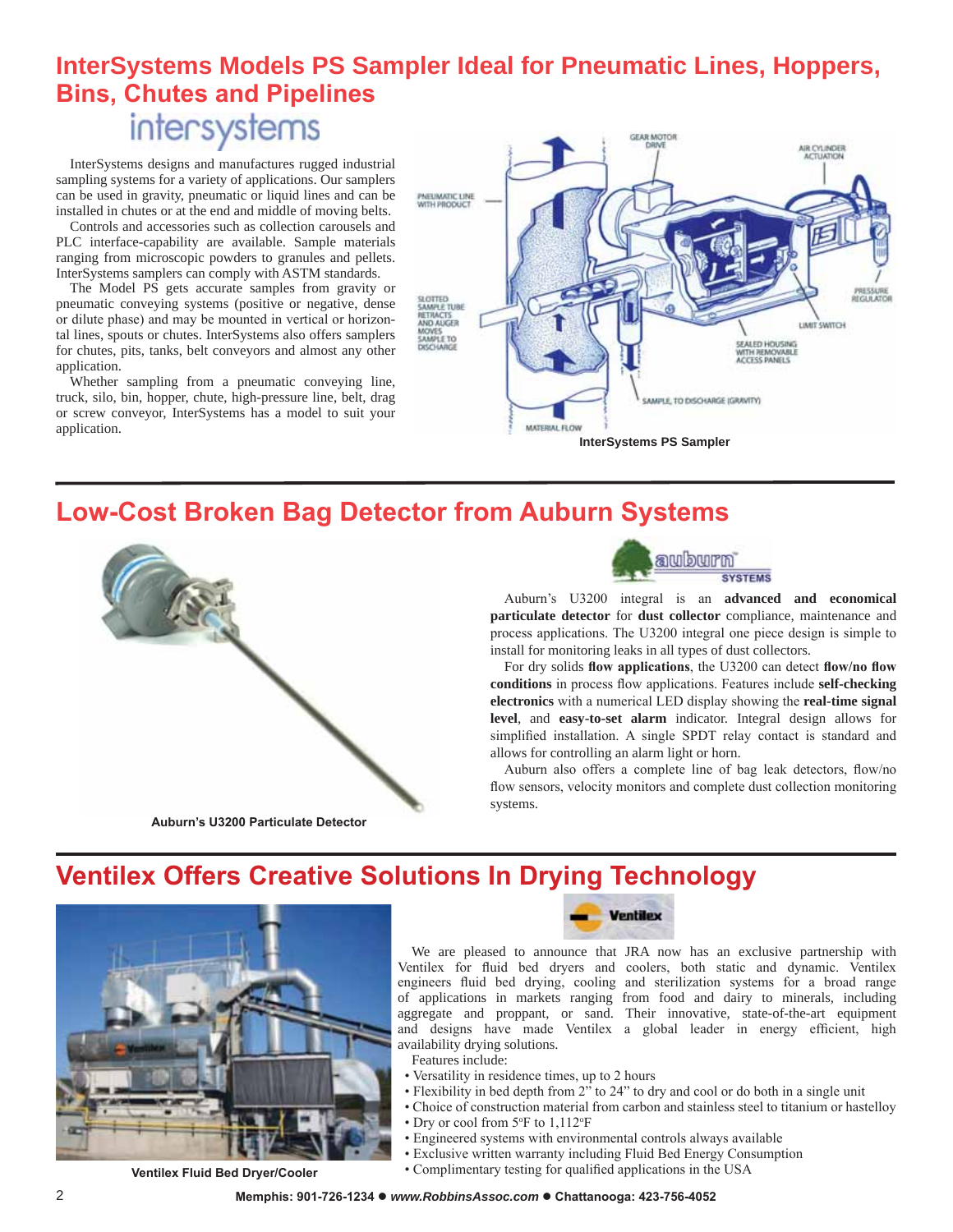# **Acrison's New Economic, Compact Model 408 Weight-Loss Feeders**

Acrison is pleased to announce the availability of their Model 408 Series "Weight-Loss" Weigh Feeders. Specifically designed to provide an **economical** and **compact** means to accurately and dependably feed a wide variety of dry solids, Model 408 Feeders utilize Acrison's highly reliable, time-proven weighing and control technologies in a compact footprint. Model 408 features include:

- Feed rates range from a fraction of a pound up to thousands of pounds per hour
- Continuous metering **accuracies of**  $\pm$  **0.25 to 1 percent or better**<br>• **Permanently calibrated** and **adinstment-free** weighing systems
- **Permanently calibrated** and **adjustment-free** weighing systems
- $\cdot$  Weighing systems guaranteed for 5 years
- **•** A modern, **state-of-the-art test facility** is available to demonstrate Acrison equipment **with no charge or obligation**<br>• Also ask about Acrison's no-cost on-site demonstration canabilities Also ask about Acrison's **no-cost on-site demonstration** capabilities

Acrison also offers a full line of durable, cost effective, high-quality, performance-proven volumetric feeders, bulk bag unloaders, bin dischargers, dry material continuous mixers, weigh belts and larger loss-in-weight feeders.





#### **BACT's Efficient, Versatile Scrubber With Guaranteed Performance!**



The Multi-Element Scrubber by BACT Engineering has been successfully proven in many installations for the removal of particulate and gaseous contaminants. Combining scrubbing elements and mist eliminators in a single shell, this scrubber provides an economical solution to air pollution control regulations.

Additional features of the BACT Multi-Element Scrubber include:

- High efficiency over a wide pressure drop range
- Versatile design choice with multiple configurations
- Low liquid to gas ratio
- Low maintenance, easily accessible interior
- Compact modular design for low installation cost and time
- Wide choice of construction materials
- Turn down is practically infinite, either manually or automatically
- Easily upgrade performance on new or existing scrubbers

BACT offers a full range of air pollution control services, from scrubbers both wet and dry to packed towers, heat exchangers, DeNOx systems and thermal oxidizers. Performance is guaranteed **BACT Multi-Element Scrubber** lin writing and complimentary start up!

## **Cost-Effective X-Ray Inspection Available from MPI!**

Magnetic Products, Inc., also known as MPI, is now offering a line of economically priced x-ray inspection equipment. The principles of x-ray technology apply x-ray penetration properties to form the product image and analyze its characteristics to detect a range of contaminants. X-ray systems can detect a wide range of contaminants including metallic and non-metallic (glass, ceramic, stone, bone, rubber and plastic).

A major benefit of x-ray inspection is that it is not affected by temperature, humidity, salt content or any other product variables. X-ray technology can also inspect metallic and non-metallic packaging and canned goods. Pricing starts at under \$50,000 and can be combined with check-weighing equipment.

MPI offers a complete line of metal detectors as well as permanent ceramic, rare earth and electromagnets for virtually any process application, dry or liquid. Visit the JRA website for more information!

**MPI Hi-Q X-Ray Inspection System**

#### **Prater's Lump Breakers Feature Easy Maintenance, Versatility**





Prater Industries Lump Breakers are functional, economical and designed to tear through most materials and reduce them down in size as small as 1/16" without generating excessive dust.

This uniquely designed lump breaker improves product flow for a variety of applications while reducing product agglomeration for an easy means of reduing compacted materials.

Easy installation and maintenance make this an ideal product for businesses of all sizes and types. It can process an extensive array of materials, including chemicals, mineral, salt, sugar, ceramic powders and more.

Design features include easily replaceable rotating and fixed blades, a heavy-duty single shaft rotor driven by a V-belt, and strategically drilled air purge seals. An optional sanitary design is also available.

**Prater Industries Lump Breaker**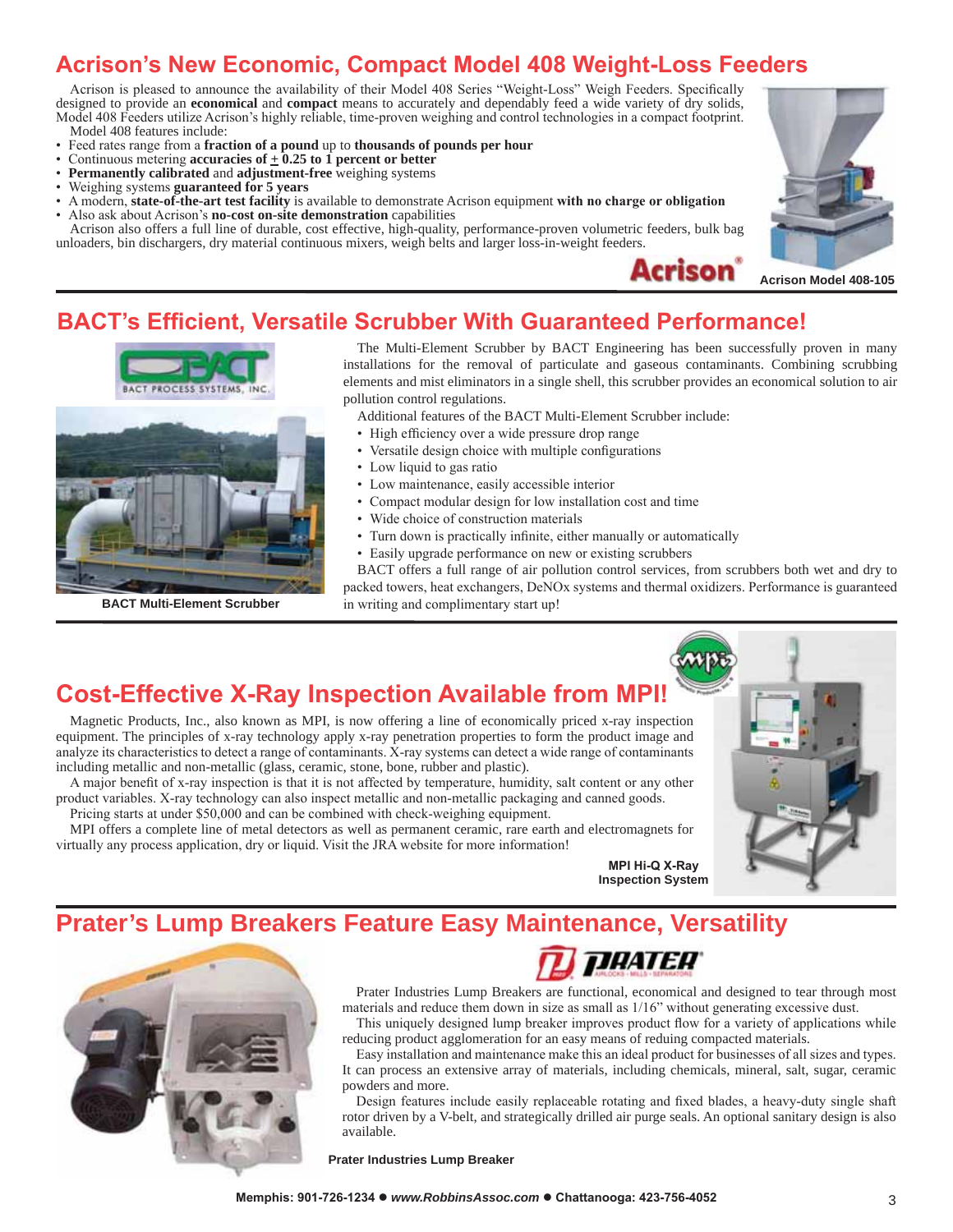## **Cost-Effective Ploughshare Blenders from Jaygo**

Jaygo JTB Series Ploughshare Blenders and Dryers can be utilized for blending dry material, powdery, granular, short fibered, moist solids and liquids together with pasty substances up to and including highly viscous masses.

The JTB Blender can be used for numerous processes, including compounding, fine mixing, dispersing, suspending, emulsifying, deaerating, tempering, accelerating chemical or physical reaction, granulating and breaking down agglomerates,

The JT Blender can handle nearly all types of materials and is particularly suited for such difficult processes as mixing trace elements in proportions of 1 in 100,000 to 1 in 1,000,000 parts.

Standard sizes of the JTB Blender range from 1/8 cu. ft. to 150 cu. ft., with larger sizes available upon request.

Jaygo also offers a complete line of mixing, blending and reacting technologies for most any application. Demonstration and rental units available for on-site testing and pilot runs.



# **Cost-Effective Flameless Explosion Vents from Industrial Explosion 3URWHFMLRTMTMLRTMTMLRTMTMLRTMTMLRTMTMLRTMTMLRTMTMLRTMTMLRTMTMLRTMTMLRTMTMLRTMTMLRTMTMLRTMTMLRTMTMLRTMTMLRTMTMLR**



**HOERBIGER Explosion Relief Valve** 

explosion relief valve is the only approved, multievent and flameless explosion relief device of its type in the world. In the event of a dust ignition the IEP HOERBIGER explosion relief valve opens quickly. This reduces explosion overpressure inside the equipment to a safe level without any flame transmission to the surrounding area.

After the explosion pressure subsides, the valve reseals immediately, thus preventing the inrush of air, which reduces the risk of subsequent explosions and fire, and the valve does not require repair or refurbishment. Suitable for multiple explosion events, HOERBIGER explosion relief valves are virtually maintenance free and offer reliable explosion protection for the life of the equipment.

IEP Technologies also offers NFPA and ATEX tested and certified chemical explosion suppression systems, chemical and mechanical explosion isolation equipment, as well as a complete line of explosion vents.

## **Vortex Loading Solutions For Dust-Free Truck, Ship or Rail Filling**

Vortex Loading Solutions offers spouts, filters, positioners and more, all engineered to handle dry bulk solids like powders, pellets and granules. Ideal for loading rail cars, trucks, tankers, barges and ships.



**Vortex's CNC Machined Lifting Pulley** 

Vortex's loading spout can be used in open or closed loading. Engineering out the traditional weak spots, it features an industry first fourcable lifting design, with CNC machined lifting pulleys. This unique design reduces cable wear and extends the service life of the loading spout, guaranteed for 10 years.

Vortex Loading Solutions allow facilities to meet EPA standards while preventing waste. Material is distributed evenly and Vortex's loadout products are engineered to be dust tight in dry bulk applications.



**Vortex Loading Spout, Loading Solutions For Dust Free Loadout**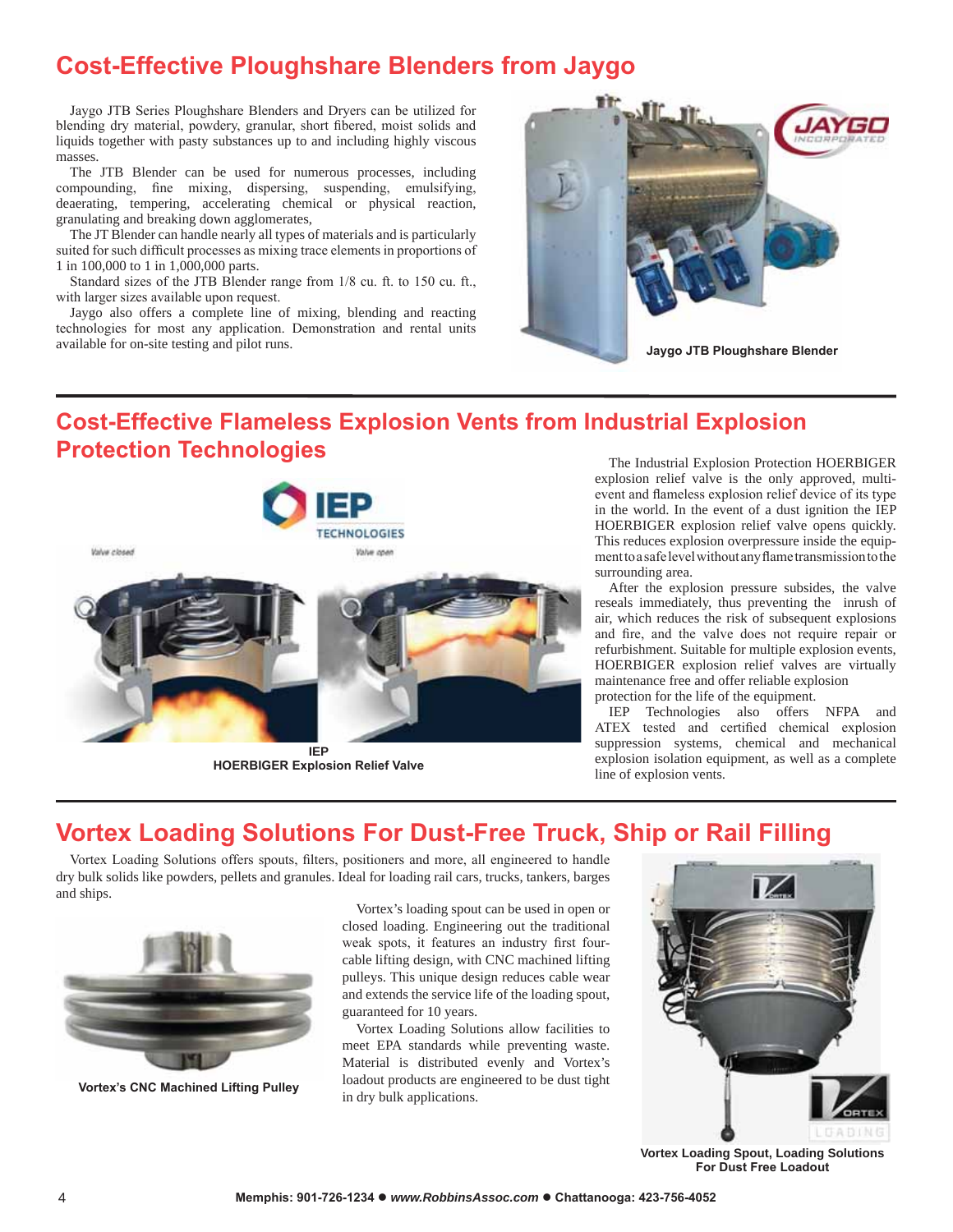# Do You Repair or Replace the Same Valve More Than Once Yearly?





It may be time to consider Everlasting Valves Rotating Disk Valves.

Invented by Everlasting Valve more than a century ago, their self-lapping, Rotating Disc Valve remains the toughest, longest lasting, best performing valve on the market today.

Everlasting Valves get better by wearing in and improve with use. As the valve opens and closes, the disc rotates incrementally, uniformly polishing away scratches and creating an ever-tightening seal.

- Features include:
- Sizes from  $2^{\circ}$  to  $18^{\circ}$  and larger
- $\cdot$  Pressure to 10,000 psig
- Temperatures to 1500°F
- For dry solids and abrasive slurries
- Cast, Carbon, Stainless and Alloy construction available
- Lever, handwheel, air cylinder, linear, hydraulic, electric actuators
- **Everlasting Bulk Material Valve (X) (X) (X) 6** Shift-on-the-fly diverter and proportioning valves, too!



**C.P.E. Filters' Dust Collector** 

#### **C.P.E. Filters, Inc.: The Dust Collector Manufacturer Your OEM's All Know**



With over 42 years of experience, C.P.E. Filters, Inc. offers a broad assortment of dust collectors, bin-vents, baghouses, cyclones and cartridge filters from 2 to 200,000 CFM. Available from 17" Hg to more than 15 psig and higher pressure vessel design collectors, C.P.E. Filters offers standard and custom designs for a full range of industrial applications.

C.P.E. Filters determine proper air-to-cloth ratios, the right filter media and can velocities required to efficiently collect and retrieve dust. C.P.E. Filters takes an innovative approach to provide high-quality, maintenance-friendly, stout solutions.

- Advantages of C.P.E. Filters include:
- Guaranteed minimum performance of at least 99.9%++
- Local start-up service at no charge
- Minimum freight housing shipments for faster, less costly installation
- + Heavy-duty industrial steel welded construction, no internal moving parts to maintain or replace
- Complimentary analysis



# **Taylor IBC 3000 Packer Designed For Flexibility, Variety Of Materials**

Taylor Products, exclusively represented by JRA, offers complete bulk automation with simplicity and flexibility. Taylor's systems are designed to handle a variety of materials and weights, from free-flowing granules to fragile powders.

Taylor's IBC 3000 Packers are engineered for many kinds of materials and containers. The IBC's modular design allows complete flexibility, from a freestanding manual operation to a fullyintegrated and automated packaging process system.

Constructed of heavy tubular steel in a compact footprint, the IBC 3000 can be easily modified with any of its multiple options in order to handle specific requirements.

- $\cdot$  100 lbs. to 5,000 lbs. capacity
- Handles granules, powders and pellets
- Fills drums, bags, boxes, metal containers
- Compact modular design

• Other popular options include stainless steel construction, bag liner inflator, automatic bag strap and neck seal release, drum hood, box hood, lift platform, scale, pallet dispenser, conveyor system, electronic controls and more.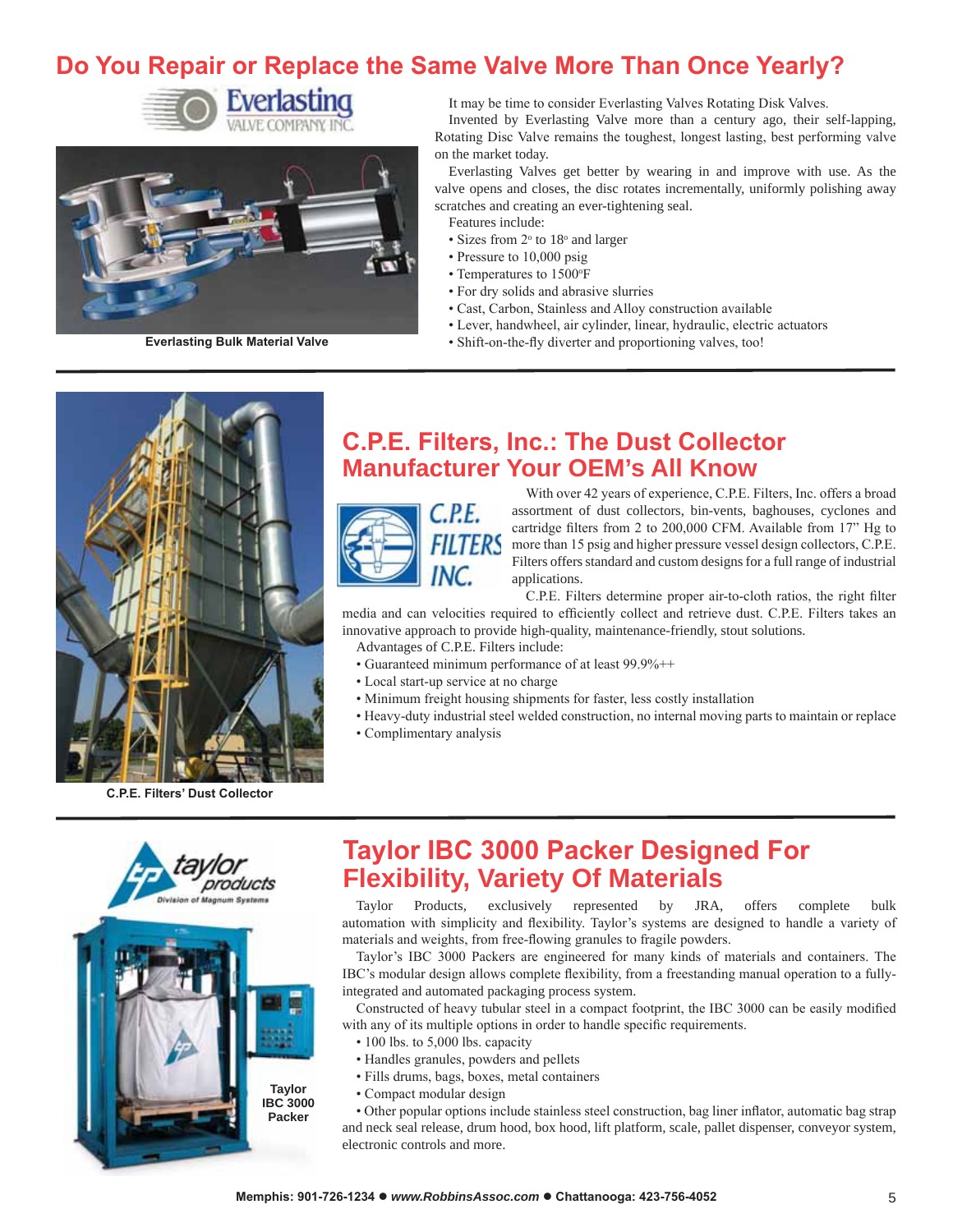## **Get Accurate Level Measurements with UWT's NivoRadar Sensors**





UWT's NivoRadar sensors are used for continuous level measurement in bulk storage silos. This compact sensor measures distances up to more than 300 feet, and due to its high sensitivity it is suitable for measurement of almost all bulk materials. The high-frequency radar uses two-wire technology and is commissioned via a local programmer with display and an easy to operate Quick Start Wizard.

The ability to withstand high process temperatures and dusty atmospheres means this free radiating sensor provides accurate and reliable measurement results. This gives the NivoRadar the ability to handle the widest range of applications for most bulk solids.

UWT's complete line of dry bulk level detector technology includes rotary, capacitance, radio frequency, vibratory fork, vibratory rod as well as plumb bob.

**UWT NivoRadar Sensor, Front** 

#### **Vac-U-Max: The Smartest Distance Between Two Points**



**Vac-U-Max Receivers** 

Vac-U-Max is the premier manufacturer of custom pneumatic conveying systems and support equipment for conveying, vacuum conveying, batching and weighing materials. With a Vac-U-Max pneumatic conveying system on-site, your company's products can move gently and quickly from point to point, with nothing to impede the efficiency of its movement.

Vac-U-Max Basic Vacuum Conveying Systems consist of a single pick-up point, a single vacuum receiver and vacuum producers and a control panel. Available in USDA sanitary design, they are suitable for food, pharmaceutical and chemical industries. Distances conveyed vary from 10' "up and in" to more than 200'. Applications include loading mixers, packaging machines, tablet presses, volumetric or gravimetric feeders or any other application where bulk dry powders are conveyed to the process. These save injury costs by eliminating the need for heavy lifting, scooping and climbing.

Vac-U-Max also offers a complete line of aero-mechanical and flexible screw conveyors, bin activators, bag dump stations and bulk bag fillers and unloaders.

## **Silica Safety Doesn't Have to Be a Burden with Hi-Vac**



In late March 2016, the Occupational Safety and Health Administration (OSHA) released Standard 29 CFR 1910.1053 for silica removal. The stipulations set by the new standard are extremely aggressive and are the result of years of research and discussion. The short time frame in which companies must comply, together with the fact that acceptable levels of silica now need to be cut in half in all facilities, has translated into a rigorous debate. Many companies in the impacted industries feel that the new standard is too aggressive and will present too much of a financial burden.

Hi-Vac industrial vacuum systems clean up aggregates, powders, liquids, slurries -- any material that will flow through a hose. With a long reach -- up to  $2,000'$  -- and powerful suction up to  $18"$  of mercury, a Hi-Vac industrial vacuum system cleans out deep pits, dust collectors, catwalks, holds, conveyors, ducts, elevators and other hard-to-reach areas.

**Most Hi-Vacs pay for themselves in less than six months.** With a Hi-Vac, cleanup jobs can be completed in hours instead of days.



**Hi-Vac Easily Transportable Model 310/320 Allows Vacuuming of Dry or Liquids** 



## **Let Robbins Solid Solutions Find the Right Supplier for Your Storage Needs**

Rely on the **Robbins Solid Solutions** (RSS) team to provide the most effective solutions for your tank, silo and storage needs!

For more then 35+ years, Jim Robbins and our sales teams have developed professional relationships with many of the premier suppliers of top storage tanks and silos in the industry. Allow RSS to offer the most reliable and cost effective tank solutions for your storage needs. RSS offers welded or bolted designs in carbon, stainless or specialty alloy construction with welded designs reaching 15' diameter and in excess of 80' in height. The bolted hopper bottom designs can reach more than 48' diameter as well.

**RSS Provides Storage Solutions**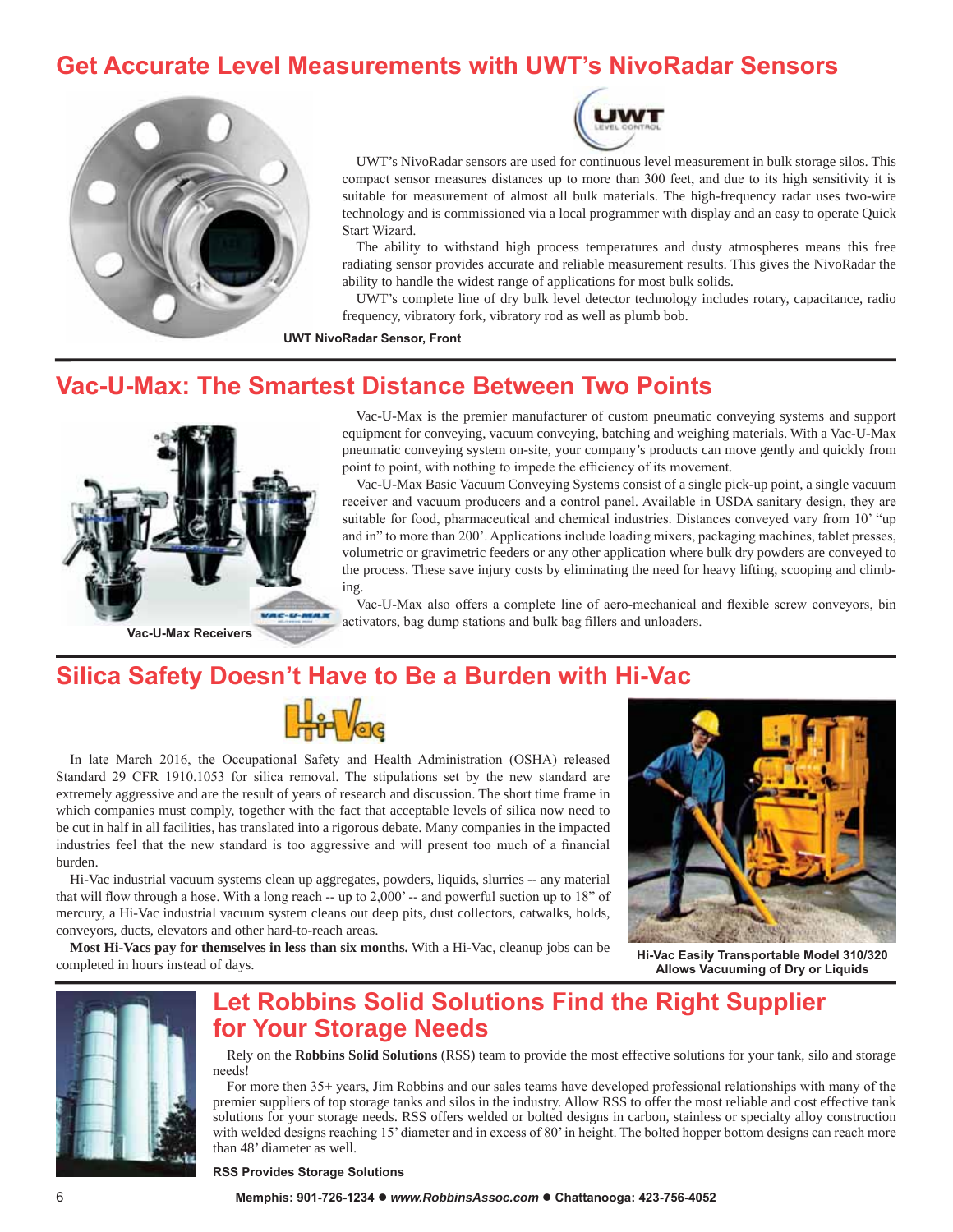# **Vortex Titan Slide Gates and Diverters for Heavy-Duty Applications**



- **9RUM Vortex Titan Gate Valve Features:**<br>(1) Optional bonnet purge (5) Displacem
- (2) Abrasion resistant liner
- -
- (5) Displacement end pocket (6) Carbon steel frame
- 
- (3) Abrasion resistant blade (7) Externally greased rollers<br>(4) Polymer side seals (8) Replaceable bonnet seals
	- (8) Replaceable bonnet seals

The Vortex Titan Gate is designed to meet the most demanding applications when handling heavy-duty abrasive materials such as sand, gravel, coal and other whole grain type materials. The gate handles DRY material in a gravity flow application where positive material shut-off and dust-tight sealing are required.

The Titan Gates feature:

- Adjustable rollers to keep blade dust-tight
- Actuation Options for pneumatic, electric, hydraulic or manual configurations
- Available sizes ranging from 6" to 36" and custom sizing (up to 10' in some applications)
- Temperatures up to 450°F!
- Abrasion resistance liners and blade to reduce wear and extend life of valve
- Bonnet purge is utilized to separate material from the body and in the material stream
- Displacement pocket helps prevent material packing
- Replaceable seals assist in preventing material leakage
- Salina Vortex also offers a complete line of valves for dry solids as well as dust-free loading spouts and equipment.

#### **Prater Rotary Airlock Valves Only NFPA 69-Certified Made In U.S.A.**



Prater Industries is pleased to announce that they have successfully completed third-party testing of their  $6$ " through  $16$ " rotary airlock valves. Prater is currently the only U.S. manufacturer of NFPA 69 certified rotary airlock valves.

- NFPA 69 rotary airlock compliance requirements include:
- Sufficient strength to withstand Pred-maximum anticipated explosion pressure
- Design basis to specific explosion characteristics of the power being handled
- Valve pressure resistance shall be certified or tested by a knowledgeable test authority
- At least 6 vane rotors, diametrically opposed. Prater's standard design is 8 to 10 blades, with at

least two vanes on each side of the valve housing in a position of minimum clearance at all times • Valve shall have metal body and vanes

- Externally mounted bearings
- Less than 0.0079" clearance between the valve body and rotor vane tips

Prater also offers a full line of lump breakers, hammermills, fine grinders, classifier mills, air For classifiers and centrifugal sifters.



## **At Rapat Corporation, Our Only Business is Moving Bulk Products**





Rapat offers a full line of material handling equipment, including: **structural steel trussed, structural steel channel, and enclosed frame belt conveyors, bucket** elevators, corrugated sidewall belt conveyors, chain conveyors, and distributors. These individual pieces of equipment can be customized and integrated into a material handling system with all the necessary structural steel support bents, towers, service platforms, stairs, ladders, and interconnecting chute work required for your specific application.

Customized or one-of-a-kind equipment are often required for specialized bulk material handling applications. No two individual installations or uses for a product are exactly the same. Rapat Corporation will design and build the exact equipment needed to get the job done right!

**Rapat's FLX Convevor**